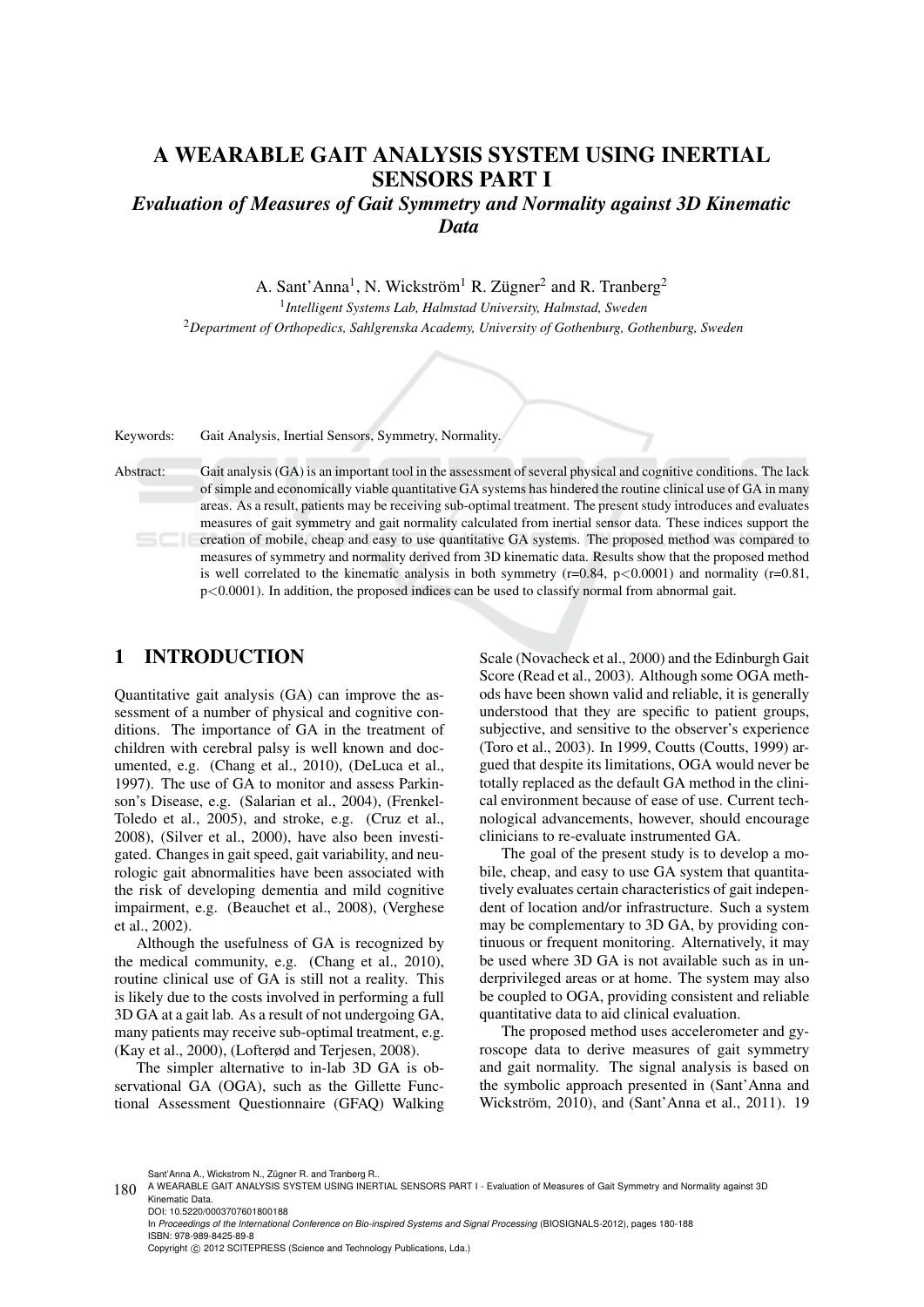healthy subjects were measured simultaneously with inertial sensors and a 3D motion capture (MOCAP) system while walking in different ways. Results from the inertial system are compared to measures of symmetry and normality derived from 3D kinematic data.

# 2 RELATED WORK

### 2.1 Symmetry

Symmetry refers to the similarity between the movements of the right and left sides of the body. Generally speaking, gait symmetry can be computed from discrete values, e.g. spatio-temporal parameters; or from continuous signals, e.g. joint angles. Some authors have argued that discrete values are not always sufficient to describe gait asymmetry, and that it is important to take into account continuous motion data (Crenshaw and Richards, 2006). It is also important to distinguish between different sources of data. In the present study we will focus on kinematic data extracted from a MOCAP system; and accelerometer and gyroscope data obtained via wearable sensors.

Some approaches to calculating symmetry using continuous accelerometer data have been introduced. (Moe-Nilssen and Helbostad, 2004), for example, introduced an unbiased autocorrelation method using trunk acceleration data. Although this may provide a good general estimate of gait symmetry, it lacks information about each individual limb. More recently (Gouwanda and Senanayake, 2011) used gyroscopes on shanks and thighs to calculate symmetry using a normalized cross correlation approach and the normalized mean error between curves derived from right and left sides. This method segments and normalizes the data to individual strides. As a result, only the shape of the signal and not its relative temporal characteristics are taken into account. Sant'Anna et al. also suggested a symbolic method for estimating gait symmetry using accelerometers (Sant'Anna and Wickström, 2010) or gyroscopes (Sant'Anna et al., 2011), which takes into account not only the shape but also the temporal characteristics of the signal.

Kinematic gait data is usually evaluated by visual inspection of superimposed curves from right and left sides. Few symmetry measures have been proposed which take into account complete joint angle curves. (Crenshaw and Richards, 2006) calculated a measure of trend symmetry based on the variance around the 1 st principal component of a right-side vs. left-side plot. This trend symmetry measure is insensitive to scaling, and an additional measure, the range amplitude ratio, is required. The present study introduces a symmetry measure based on kinematic data which can be expressed as one index.

### 2.2 Normality

Normality refers to the similarity between the movements of one individual compared to average movements of a population that is judged healthy/normal. The Gillette Functional Assessment Questionnaire (GFAQ) Walking Scale is a widely accepted gait normality measure based on observation. Considerable efforts have been put into deriving a similar measure from kinematic data. (Schutte et al., 2000) used principal component analysis (PCA) on 16 discrete normal gait variables to create a representation of the data in a different space. The magnitude of the projection of an abnormal data set onto this space is used as a normality index, known as the Gillette Gait Index (GGI). (Shin et al., 2010) used the same PCA approach to create three separate indices using variables related to ankle, knee and hip kinematics.

A very similar PCA approach, the Gait Deviation Index (GDI), was introduced by (Schwartz and Rozumalski, 2008) using complete joint angle curves. This index showed high correlation with GGI, and distinguished between different levels of the GFAQ. One advantage of PCA approaches is that they transform the possibly dependent gait variables into a new set of independent variables. The disadvantage is that results cannot be traced back to the original gait variables.

(Barton et al., 2007) used self organizing maps (SOM) to create a single representation from many kinetic and kinematic curves. This representation is then used to calculate a measure of distance between abnormal and normal data sets. This approach was later developed into a user friendly graphical user interface that provides a deviation curve for each subject (Barton et al., 2010). The mean value of this deviation curve was highly correlated with the GDI and showed significant difference between different levels of the GFAQ. The difficulty in using this method derives from the fact that large amounts of normal reference data are needed to train the SOM.

A much simpler method, the Gait Profile Score (GPS) and Movement Analysis Profile (MAP), was introduced by (Baker et al., 2009). The MAP is created by taking the root mean square error (RMS) between a reference joint angle curve and the corresponding curve from a subject. This creates one normality index for each joint angle curve. A unique index, the GPI, can be derived by concatenating all joint angle curves end to end, and taking the RMS of this aggregated curve. This work concluded that the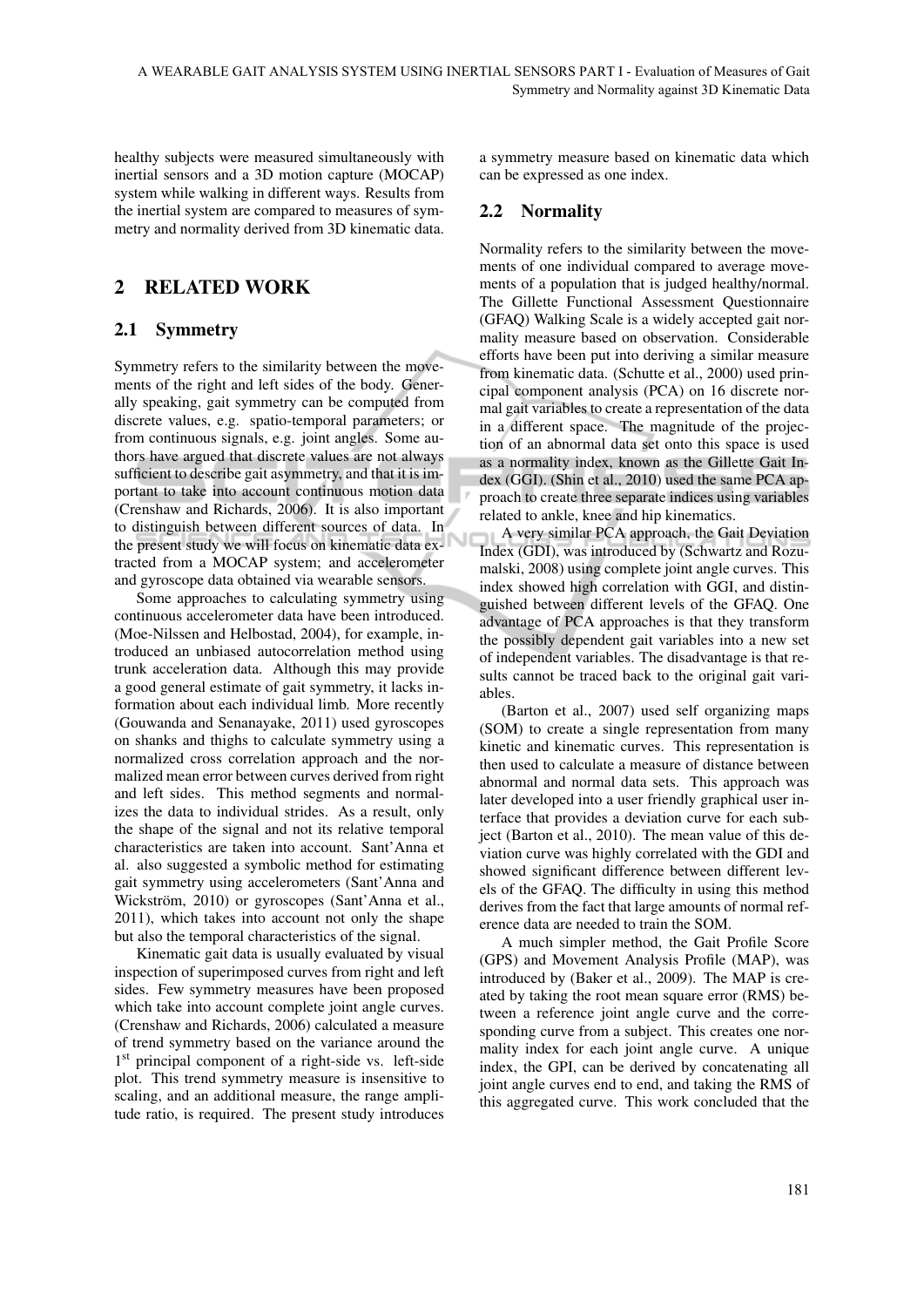GPI and GDI are alternative and closely related measures. Although GDI presents some nice properties such as normal distributions across GFAQ levels, GPS is more easily interpreted because the original variables suffer no transformations and results are given in degrees. (Beynon et al., 2010) also concluded that GPS is significantly correlated with clinical judgment.

No normality indices based on accelerometer or gyroscope data were found in the literature.

### 3 METHOD

#### 3.1 Data collection

A group of 19 healthy individuals willing to participate in the experiment were randomly selected. The average hight of the group was  $172.1 \pm 7.6$  cm; and the average weight was 71.8  $\pm$  17.2 Kg. Seven participants were male and twelve female, averaging an age of  $34 \pm 13$  years.

Kinematic and kinetic data were recorded with a 3D motion capture (MOCAP) system, Qualisys MCU 240, sampling at 240Hz. A total of 15 spherical reflective markers, of 19 mm in diameter, were attached to the skin with double-sided tape. Markers were placed on the sacrum, anterior superior iliac spine, lateral knee-joint line, proximal to the superior border of the patella, tibial tubercle, heel, lateral malleolus and between the second and third metatarsals (Tranberg et al., 2011).

Subjects were also equipped with 3 Shimmer<sup>®</sup> sensor nodes containing one 3-axis accelerometer and one 3-axis gyroscope, sampling at 128Hz. The sensor nodes were attached to the skin with double-sided tape. One node was placed on each outer shank, about 3cm above the lateral malleolus marker, Figure 1(a). The remaining node was placed mid-way between the anterior superior iliac spine markers, Figure 1(b). In addition, one reflective marker was also placed on each sensor node.



(a) Shank sensor node (b) Waist sensor node

Figure 1: Placement of sensor nodes. Shank sensor node approximately 3cm above the lateral malleolus reflective marker, and waist sensor node mid-way between the anterior superior iliac spine reflective markers.

Before starting the measurements, each sensor node received a beacon signal from a host computer with the host global time in milliseconds since epoch. At this moment, each node stored in its memory card its own local time in milliseconds since epoch together with the host global time. These records were later used to synchronize the sensor data. The data from the sensors is stored in the node.

The subjects were then asked to enter into the measurement volume and a static reference recording was obtained with the Mocap system while the subjects were standing in an upright position aligned with the x-axis of the global coordinate system. Prior to recording, all subjects had the possibility to get familiarized with the walkway and define a comfortable walking speed. The following instructions were then given to the subjects: 1) walk normally at a comfortable speed; 2) walk with a limp, as if injured; and 3) walk slowly, as if tired or pretending to be old. All subjects performed three tests for each type of walk. One test of each type was then randomly chosen for further analysis.

This study was approved by the Regional Ethics Board in Gothenburg, Sweden.

### 3.2 MOCAP Normality Measure

The normality index used for the kinematic data was the GPS and the MAP (Baker et al., 2009). However, the mean value was removed from all curves before calculating the score, and foot progression was not used because it was not available in the reference data set. Removing the curves' mean values makes the normalcy measure more robust to offset errors, while preserving the shape and range of the curves.

The reference data set is an ensemble of 34 randomly selected adult subjects presenting no known pathologies, previously acquired at the clinical gait lab at Sahlgrenska University Hospital, Gothenburg, Sweden. Joint angle curves were calculated for each individual and normalized to stride time. The ensemble average of the normalized curves was used as a reference curve.

Each MAP component was calculated as the RMS difference,  $MAP = \sqrt{\frac{1}{N} \sum_{n=1}^{N} (C_{subj}(n) - C_{ref}(n))^2}$ , between the reference curve,  $C_{ref}$ , and the subject's curve,  $C_{\text{sub}}$ ; Figure 2, where *N* is the number of points in the curve. The GPS was calculated similarly by concatenating all joint curves end to end.

For each subject, MAP and GPS results were calculated as the average between right side and left side MAP and GPS respectively.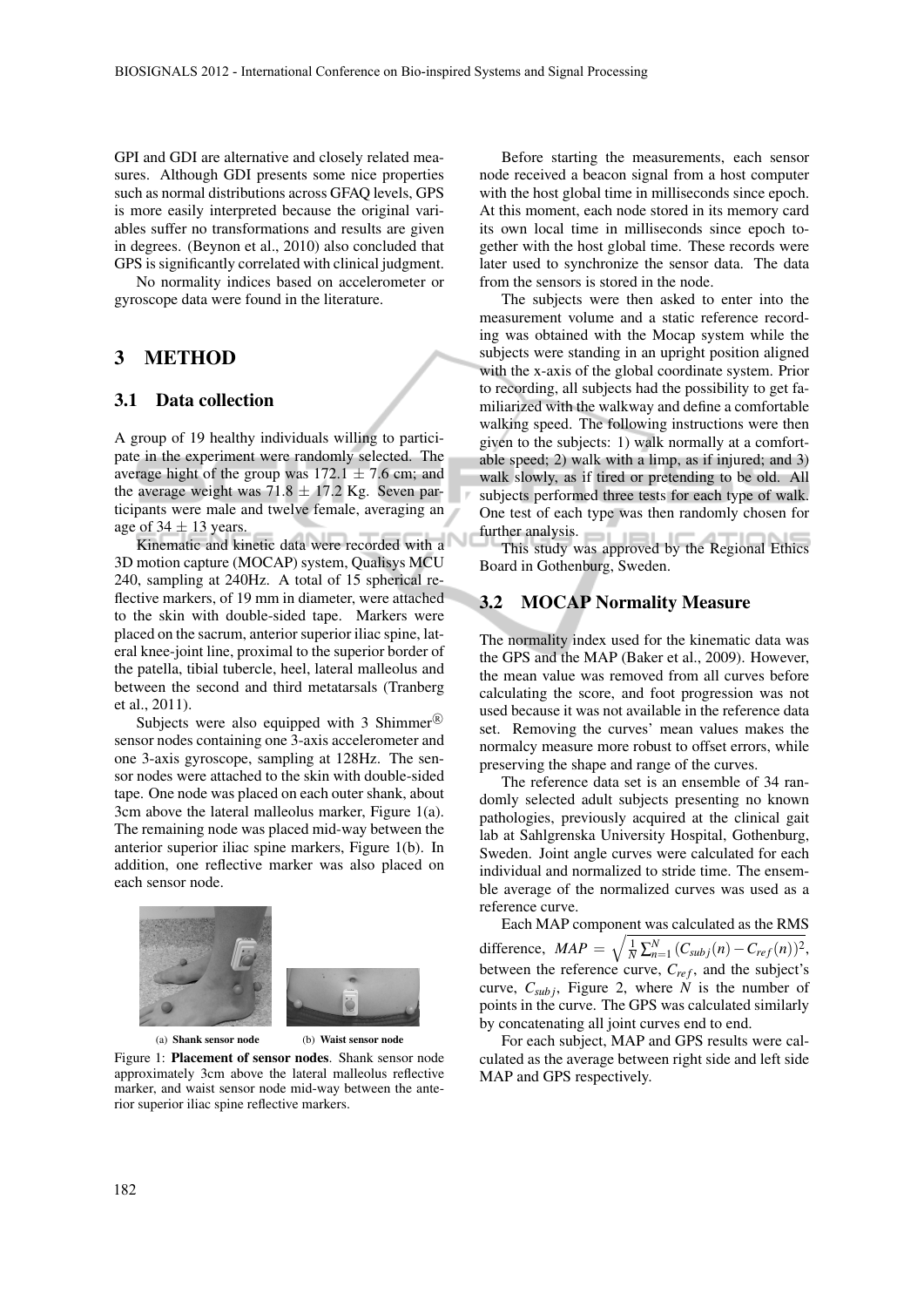

Figure 2: Calculating the MAP. The MAP for this joint angle progression is calculated as the RMS of the difference between the subject's curve and the reference curve, i.e. the RMS of the shaded area.

### 3.3 MOCAP Symmetry Measure

Based on the GPS, a measure of symmetry was derived for the kinematic data. In this case, the components of MAP-symmetry were calculated as the RMS for bin *k* in the period histogram *i* for the *left* foot. error between the curves for the right and left sides, after removing their corresponding mean values. Similarly, GPS-symmetry was calculated by concatenating all joint curves end to end and calculating the RMS difference between left and right sides.

#### 3.4 Inertial Sensor Symmetry Measure

The symmetry measure used in this paper was presented in (Sant'Anna and Wickström, 2010) and also used in (Sant'Anna et al., 2011), with a different symbolization technique. The sensor signal, accelerometer or gyroscope, is standardized to zero mean and unitary standard deviation, then segmented into *N* symbols. Symbolization is done by quantization into *N* levels. The quantization levels are chosen based on the empirical probability distribution of the signal, so as to produce equiprobable symbols, Figure 3.

The period between consecutive occurrences of the same symbol are calculated and stored in a period histogram (Sant'Anna et al., 2011). Similarly, the period between consecutive transitions from symbol *i* to symbol *j* are calculated and stored in a transition histogram. The symmetry index is a measure of the similarity between symbol (transition) period histograms for the right and left sides. Histograms are compared using a relative error measure shown in Eq. 1, where *Z* is the number of symbols; *K* is the number of bins in the histograms;  $n_i$  is the number of non-empty histogram bins (for either foot) for symbol *i*;  $h_{Ri}(k)$  is the normalized value for bin *k* in the period histogram *i* for the *right* foot; and  $h_{Li}(k)$  is the normalized value



Figure 3: Symbolization. In this example, the signal was symbolized into 5 symbols. (A) shows the original signal after standardization. (B) shows the empirical cumulative distribution of the signal, probability levels are shown on the horizontal axis. The quantization levels, cut points, are the values at which the probability of the signal increases by  $1/Number_{symbols} = 1/5 = 0.2$ . (C) illustrates the corresponding symbolized signal. Note that the probability of each symbol occurring in the symbolized signal is 20%.

$$
SI_{symb} = \frac{\sum_{i=1}^{Z} \frac{1}{n_i} \sum_{k=1}^{K} |h_{Ri}(k) - h_{Li}(k)|}{\sum_{i=1}^{Z} \frac{1}{n_i} \sum_{k=1}^{K} |h_{Ri}(k) + h_{Li}(k)|} 100
$$
 (1)

#### 3.5 Inertial Sensor Normality Measure

The normality measure for the inertial sensor data was derived from the symmetry measure, Part 3.4. Instead of comparing the histograms for right and left sides, one subject's histograms are compared to histograms derived from a reference data set. The reference data set was formed by selecting the subjects that presented the smallest GPS based on the normal walk kinematic data.

The normal walk inertial sensor data from these reference subjects was standardized to zero mean and unitary standard deviation, symbolized, and symbol (transition) periods were calculated. The symbol (transition) periods were normalized to stride time. That is, a period that coincides with stride time is represented as 1 and all other periods are scaled correspondingly. This normalization is common when dealing with kinematic data, and it ensures that the analysis is not affected by gait speed. The symbol (transition) periods from all reference subjects were used to create reference histograms.

Reference histograms were compared to the histograms from right and left sides of each subject, Eq. 2, where  $h_{ref}$  are the reference histograms and *hsub j* are the subject histograms. Right and left results were averaged to create the normality measure for the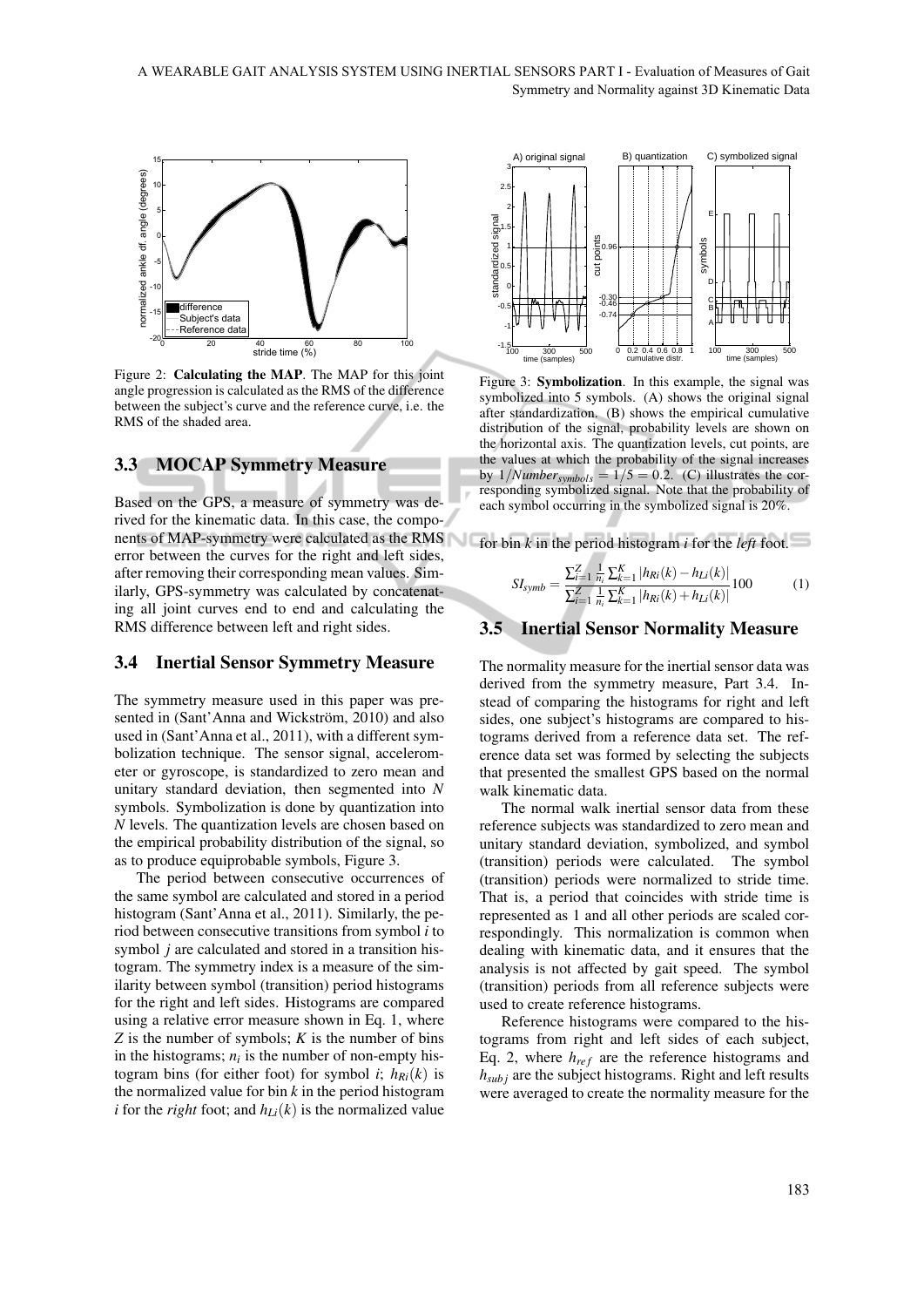subject.

$$
NORM_{symb} = \frac{\sum_{i=1}^{Z} \frac{1}{n_i} \sum_{k=1}^{K} |h_{ref}(k) - h_{subj}(k)|}{\sum_{i=1}^{Z} \frac{1}{n_i} \sum_{k=1}^{K} |h_{ref}(k) + h_{subj}(k)|} 100 \quad (2)
$$

#### 3.6 Stride Time Estimation

The period (transition) histograms can also be used to estimate gait events (Sant'Anna and Wickström, 2010). In the present study, stride time was calculated by first determining which of the symbols (transitions) presented periods with standard deviations smaller or equal to 1/5 of their mean value. This rule identifies the symbols (transitions) that occur regularly in every cycle. The mean period of the highest symbol (transition) was used as an estimate of the stride time. The highest symbol (transition) was chosen based on a priori knowledge that the gyroscope data presents a prominent spike at mid-swing (Salarian et al., 2004), and the accelerometer data presents a prominent spike at heel-strike (Aminian et al., 1999). As described in (Sant'Anna and Wickström, 2010), a priori expert knowledge can be used to identify gait events in the signal, from which various temporal parameters may be derived, e.g. doublesupport time.

#### 3.7 Analysis

The data acquired from the MOCAP system was processed in Visual 3D (C-Motion Inc., Germantown, MD) to generate kinematic join angle data and spatiotemporal parameters such as stride time. The data was then exported to MATLAB (MathWorks, Natick, MA) where MAP, GPS and MOCAP symmetry were calculated for each subject and used as reference.

The signals from the shank accelerometers and gyroscopes were low-pass filtered with a Butterworth filter of order 6 and cut-off frequency 20Hz. The waist sensor data was filtered at 10Hz. The signals were filtered once, then reversed and filtered again to avoid any phase shift. The three axes of each accelerometer were combined into a resultant signal,  $A_{res} = \sqrt{A_x^2 + A_y^2 + A_z^2}$ . For each gyroscope, only pitch and roll rotations were considered,  $G_{res} = \sqrt{G_{pitch}^2 + G_{roll}^2}$ .

Symmetry and stride times were calculated using right and left shank signals. Normality was calculated using both shanks and waist signals. Measures were calculated considering both period histograms and transition histograms, varying from 5 to 25 symbols. The resulting values outside two standard deviations were considered outliers and removed. The remaining values were used to calculate the Spearman's rank correlation coefficient with reference measurements. The optimal number of symbols and the

choice of histogram were chosen so as to maximize the correlation coefficients. A two-sample t-test was used to determine if the final normality and symmetry values distinguish between normal and other walks. All hypothesis were bi-directional with confidence level,  $\alpha = 0.05$ . All sensor data analysis was undertaken in MATLAB.

### 4 RESULTS

Some of the data was excluded due marker obstruction or sensor failure. The total number of subjects used for each analysis is shown in Table 1.

Table 1: Number of subjects available for analysis.

| walk   | placement | accelerometer | gyroscope |
|--------|-----------|---------------|-----------|
| Normal | shank     | 16            |           |
|        | waist     | 16            | 15        |
| Slow   | shank     | 13            |           |
|        | waist     | 13            |           |
| Limp   | shank.    | 16            | 14        |
|        | waist     |               |           |





Figure 4: Example shank inertial sensor data. (A) illustrates a typical resultant acceleration signal from a shank sensor. (B) exemplifies the symbolization of the acceleration signal using 5 symbols. (C) illustrates a typical gyroscope resultant signal acquired with the same sensor as (A). (D) exemplifies the symbolized gyroscope signal using 5 symbols. Signals (A) and (C) come from a normal walk trial and are synchronized in time.

Figure 5 shows the MAP and GPS results for all subjects during normal walking and limp walking. There is a significant difference between the different walks. The overall amplitude of the scores is reduced by approximately a factor of 2 compared to results presented (Baker et al., 2009). This is caused by the absence of curves' mean values. Another contributing factor is that the present work considers healthy adults instead of children.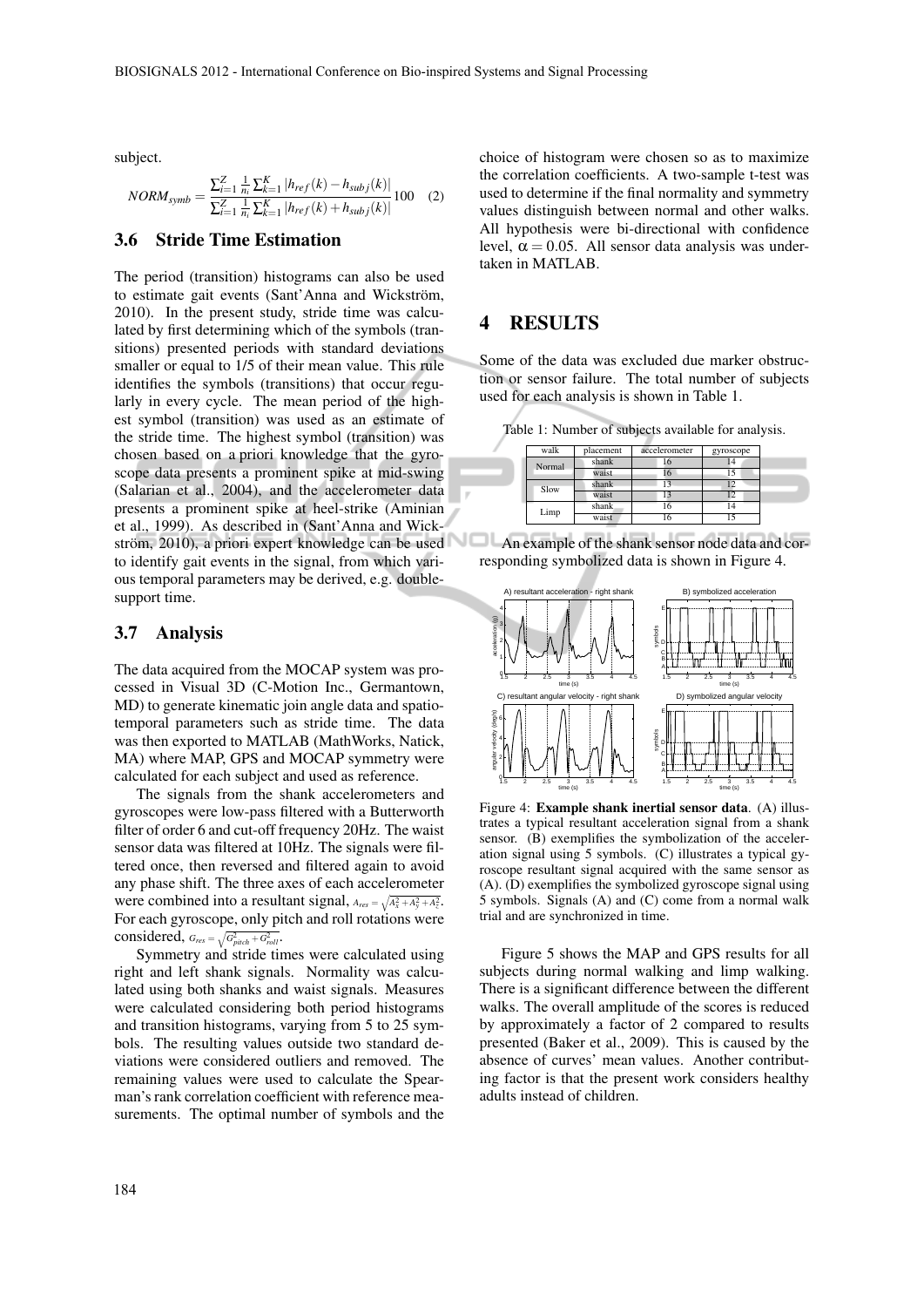

Figure 5: MOCAP normality. MAP and GPS results for the limp data set are shown against the normal data set results.

The best normality results using the shank sensors were obtained with the accelerometer data, 5 symbols, and symbol period histograms. Statistically significant Spearman's rank correlation coefficients are shown in Table 2. Note that the normality measure derived from the shank sensor correlates better with ankle, knee and hip flexion MAP components than with the other MAP components. The combination of all MAP components into the GPS, however, correlates better than most individual components, with the exception of hip flexion. The normality index derived from the accelerometer placed on the waist correlated with the MOCAP reference better than the shank sensor data, Table 3. The optimal combination in this case was 18 symbols and transition histograms.

Table 2: Correlation of normality measures - shank.

| sensor           | accelerometer |          |
|------------------|---------------|----------|
| placement        | shank         |          |
| histogram        | symbol period |          |
| no. symbols      |               |          |
| variable         | r             | p-value  |
| MAP ankle flex.  | 0.58          | < 0.0001 |
| MAP knee flex.   | 0.73          | < 0.0001 |
| MAP hip flex.    | 0.78          | < 0.0001 |
| MAP pelv. obliq. | 0.44          | < 0.0001 |
| MAP pelv. rot.   | 0.49          | < 0.0001 |
|                  | 0.74          | < 0.0001 |

Table 3: Correlation of normality measures - waist.

| sensor           | accelerometer |          |  |
|------------------|---------------|----------|--|
| placement        | waist         |          |  |
| histogram        | transition    |          |  |
| no. symbols      | 18            |          |  |
| variable         | r             | p-value  |  |
| MAP ankle flex.  | 0.69          | < 0.0001 |  |
| MAP knee flex.   | 0.77          | < 0.0001 |  |
| MAP hip flex.    | 0.82          | < 0.0001 |  |
| MAP hip add.     | 0.47          | < 0.0001 |  |
| MAP pelv. obliq. | 0.49          | < 0.0001 |  |
| MAP pelv. rot.   | 0.71          | < 0.0001 |  |
| <b>GPS</b>       | 0.81          | < 0.0001 |  |

The best correlation of the inertial sensor symmetry with the reference was achieved with the shank gyroscopes, 20 symbols, and symbol period histograms. The best correlation coefficients are shown in Table 4.

Once again, the measure derived from the shank sensor correlates better with ankle, knee and hip flexion MAP components.

Table 4: Correlation of symmetry measures - shank.

| gyroscope     |          |  |
|---------------|----------|--|
| shank         |          |  |
| symbol period |          |  |
| 20            |          |  |
| r             | p-value  |  |
| 0.64          | < 0.0001 |  |
| 0.81          | < 0.0001 |  |
| 0.68          | < 0.0001 |  |
| 0.84          | < 0.0001 |  |
|               |          |  |

Stride time derived from the symbolized data were accurate. The correlation with the reference data was 0.97, p<0.0001. After eliminating 2 outliers, the total RMS error was 0.048 seconds. The best stride time results were achieved using 17 symbols and transition histograms.

Figures 6 and 7 show the symmetry and normality results respectively. Two-sample t-tests indicated that the MOCAP symmetry data for normal walk was significantly different from limp,  $p < 0.0001$ , and slow walk, p=0.03. The gyroscope symmetry index was also significantly different between normal and limp, p<0.0001, and normal and slow, p=0.02, data sets. Similarly, normality indices were all significantly different between data sets, p<0.0001.



Figure 6: Symmetry indices. Distributions are presented as boxplots. (A) illustrates the MOCAP symmetry results for normal, limp and slow data sets. Results for the normal data set were significantly different from limp  $(p<0.0001)$ and slow (p=0.03) data sets. (B) shows the shank gyroscope symmetry index, using 20 symbols and period histograms. The symmetry of the normal data set was significantly different to that of limp  $(p<0.0001)$  and slow  $(p=0.02)$  data sets.

### 5 DISCUSSION

It is important to stress that the MOCAP system and the inertial sensors measure very different things. Nonetheless, the raw data from both system can be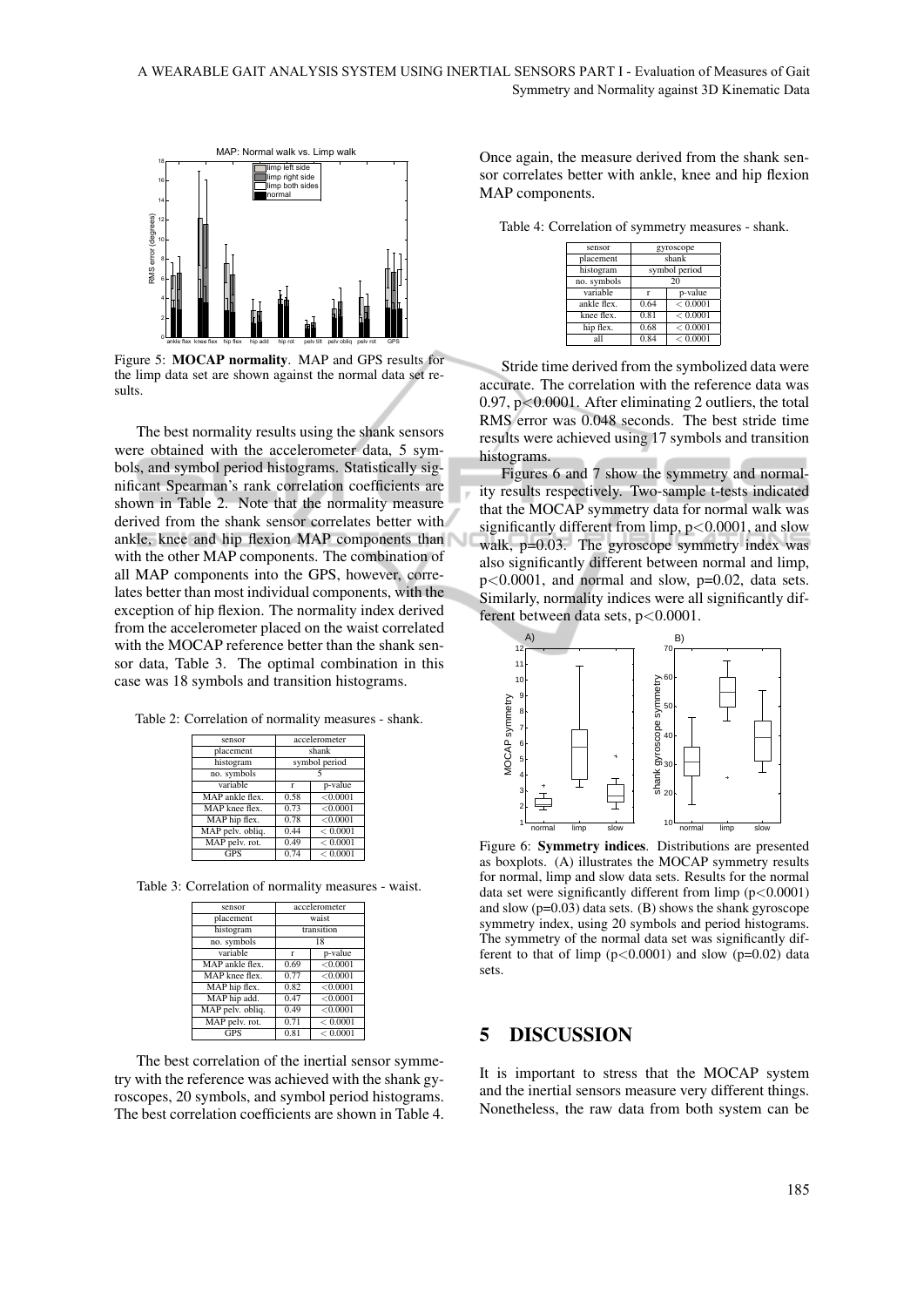

Figure 7: Normality indices. Distributions are presented as boxplots. (A) shows the GPS for all three types of walk. Normal and limp, and normal and slow data sets were significantly different  $(p<0.0001)$ . (B) illustrates the normality results of all types of walk using the waist accelerometer, 18 symbols, and transition histograms. Data sets were significantly different  $(p<0.0001)$ . (C) shows results of the normality index using shank accelerometers, 5 symbols, and symbol period histograms. Similarly, normal walk was significantly different from limp and slow data sets (p<0.0001).

processed in order to determine certain properties or characteristics of gait which are the same or comparable. The MAP components, for example, convey the normality of very specific joint movements. The normality measure derived from the sensors, on the other hand, expresses an overall normality of the shank movements, which are caused by a combination of different joint movements. The comparison of the sensor normality with the different MAP components, however, may provide insight into the the factors that influence the sensor normality measure.

Although the shank sensor normality correlates well with hip flexion and not with pelvic rotation, the waist sensor normality correlates well with both. This suggests that the shank sensors are mostly affected by the abnormalities in hip flexion, whereas the waist sensor is affected by abnormalities in hip flexion and pelvic rotation. This is aligned with the fact most gait pathologies affect the movement of the center of gravity (Detrembleur et al., 2000), which is captured by the waist sensor.

Another interesting factor is that the correlation of sensor symmetry with the MOCAP symmetry considering all components, is greater than the correlation with any individual component. This may suggest that the symmetry of individual joint angles is not representative of the symmetry of the movement as a whole, or at least not representative of the movement of the shanks. It is the combination of joint movements that results in the overall symmetry captured by the shank sensors.

One may argue that the lack of information about individual joint movements or other particular kine-

matic and kinetic parameters diminishes the usefulness of the proposed method. However, the symbolic representation, once it is properly understood, may reveal more precise information about the movement. Consider for example the signals shown in Figure 8. (A) illustrates the gyroscope resultant signal after symbolization of a subject walking normally, and (B) shows the signal from the same sensor when the subject was limping. Only two strides are depicted in each plot.

Note how symbol D in the normal signal is replaced by signal C in the limp signal. It is known that symbol C represents a lower angular velocity than symbol D. As previously mentioned, it is also known that these symbols occur shortly after heelstrike. Therefore, this difference from normal to limp indicates that the shank rotated more slowly after heel-strike when the subject was limping. Given that the duration of the symbols is approximately the same, the shank rotated to smaller angle. The extraction of such information is not trivial, but expert systems can be developed for this purpose. Another advantage of the proposed instrumented GA is that, after a diagnosis or clinical evaluation has been made, the recovery or progress of the patient can be easily measured according to symmetry and normality.



Figure 8: Comparing normal and limp walk. (A) illustrates the gyroscope resultant signal after symbolization of a subject walking normally, and (B) shows the signal from the same sensor when the subject was limping. Only two strides are depicted in each plot. Note how symbol D in the normal signal is replaced by signal C in the limp signal. This exemplifies how the symbolic representation of the signals may be used to derive particular information about the subject's gait pattern.

Results show that the normal walk can be distinguished from the other walks with respect to normality and symmetry. Although limp and slow walk were "acted" and not real, the purpose of the instructions was to generate abnormal gait patterns. The distribution of the GPS shows that the fake patterns ranged over varying levels of abnormality. This variety in the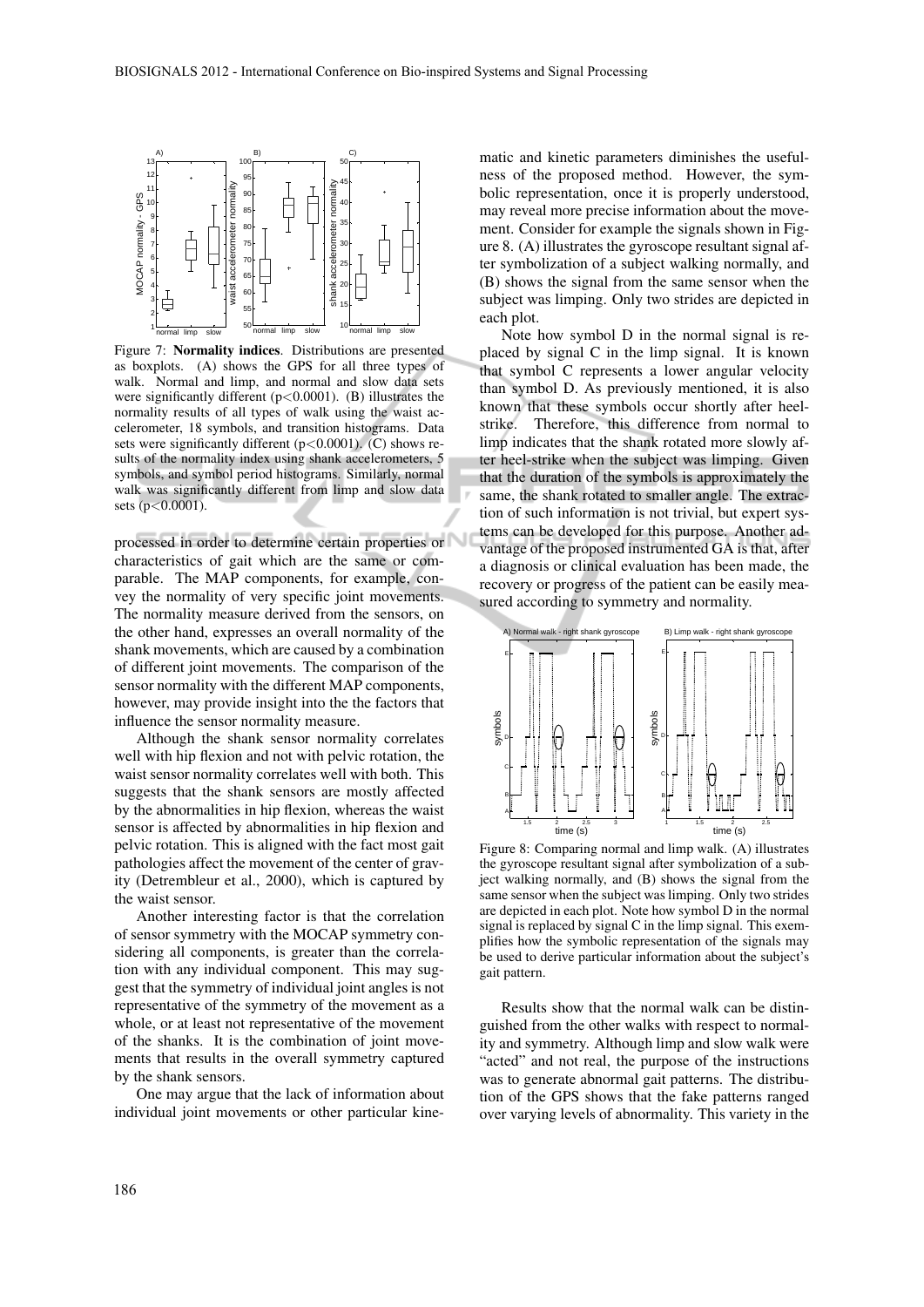data is useful in evaluating the expressiveness of the proposed method, and how well it covers a wide range of abnormalities. Results suggest that the normality and symmetry measures are gradual and can, in fact, be used to express varying levels of abnormality.

One important observation is that the proposed method utilizes several steps for the analysis. In contrast, the MOCAP system is commonly limited to one stride per foot, because only two force plates are available in most gait labs. The acquisition of a larger number of steps greatly increases the amount of work needed. Moreover, one stride may not be representative of a subject's average gait pattern due to intrasubject variability (Chau et al., 2005). The sensor data used in the present study was relatively short, averaging approximately 3 strides at constant speed for normal and limp walk. Longer data recordings might provide more accurate analysis.

When using inertial sensors for human movement analysis, the placement of the sensors can greatly affect results. In the present study, for example, the waist sensor was attached to the front of the subject. Most studies however, attach the sensor to the back, e.g. (Moe-Nilssen and Helbostad, 2004), (Auvinet et al., 1999), (Hartmann et al., 2009). The present study is part of a larger study where hip-replacement patients were being monitored with an inertial sensor node for long periods of time. It was decided that a sensor placed in the front would be more comfortable than one in the back. The gait data collection kept the same configuration. However, for short data collections, dealing with a varied pool of subject, it might be beneficial to place the sensor at the back. This way, the sensor may stay closer to the center of gravity regardless of the weight or shape of the subject.

MOCAP systems and inertial sensor systems should not compete, they should complement each other. MOCAP systems measure the position of sets of reflective skin markers, specific to a marker model that defines the orientation of each body segment. Accelerations, rotations and joint angles are obtained through specific algorithms developed for that particular marker model. One may wonder if the constraints imposed by different models and filters distort the original data. Gait is already a well studied area, but new movements require new models. Inertial sensors such as accelerometers and gyroscopes may contribute to the study of movements that are not yet fully understood, e.g. freezing of gait in Parkinson's Disease patients (Plotnik et al., 2005), (Hausdorff et al., 2003). They also complement MOCAP systems in that they are mobile, and can be used in a wider variety of contexts.

# 6 CONCLUSIONS

This study presented and evaluated a method for gait analysis using inertial sensor data. A novel method for measuring gait normality was introduced, based on a symbolic approach previously used for gait symmetry. Symmetry and normality results were compared to a reference derived from kinematic data. Results support that an estimate of gait symmetry and normality, related to that derived from MOCAP data, can be obtained with a simple combination of inertial sensors. This supports the development of a cheap and easy to use system for quantitative gait analysis that can be used both in the clinic and in other less controlled environments.

The proposed measures of symmetry and normality correlate well with the reference GPS and symmetry MOCAP measures. A follow-up study on hipreplacement patients will attempt to determine if the proposed method is also in agreement with clinical judgment. This expectation is supported by the fact that GPS is, in turn, well correlated with clinical judgment.

# ACKNOWLEDGMENTS

This study was partially funded by the Promobilia Foundation and the Institute of Health and Care Sciences, Sahlgrenska Academy, University of Gothenburg, Sweden.

# **REFERENCES**

- Aminian, K., Rezakhanlou, K., De Andres, E., Fritsch, C., Leyvraz, P. F., and Robert, P. (1999). Temporal feature estimation during walking using miniature accelerometers: an analysis of gait improvement after hip arthroplasty. *Medical and Biological Engineering and Computing*, 37:686–691.
- Auvinet, B., Chaleil, D., and Barrey, E. (1999). Accelerometric gait analysis for use in hospital outpatients. *Revue du Rhumatisme: English ed.*, 66(7-9):389–397.
- Baker, R., McGinley, J. L., Schwartz, M. H., Beynon, S., Rozumalski, A., Graham, H. K., and Tirosh, O. (2009). The gait profile score and movement analysis profile. *Gait & Posture*, 30(3):265–269.
- Barton, G., Lisboa, P., Lees, A., and Attfield, S. (2007). Gait quality assessment using self-organising artificial neural networks. *Gait & Posture*, 25(3):374 – 379.
- Barton, G. J., Hawken, M. B., Scott, M. A., and Schwartz, M. H. (2010). Movement deviation profile: A measure of distance from normality using a self-organizing neural network. *Human Movement Science*, In Press, Corrected Proof.